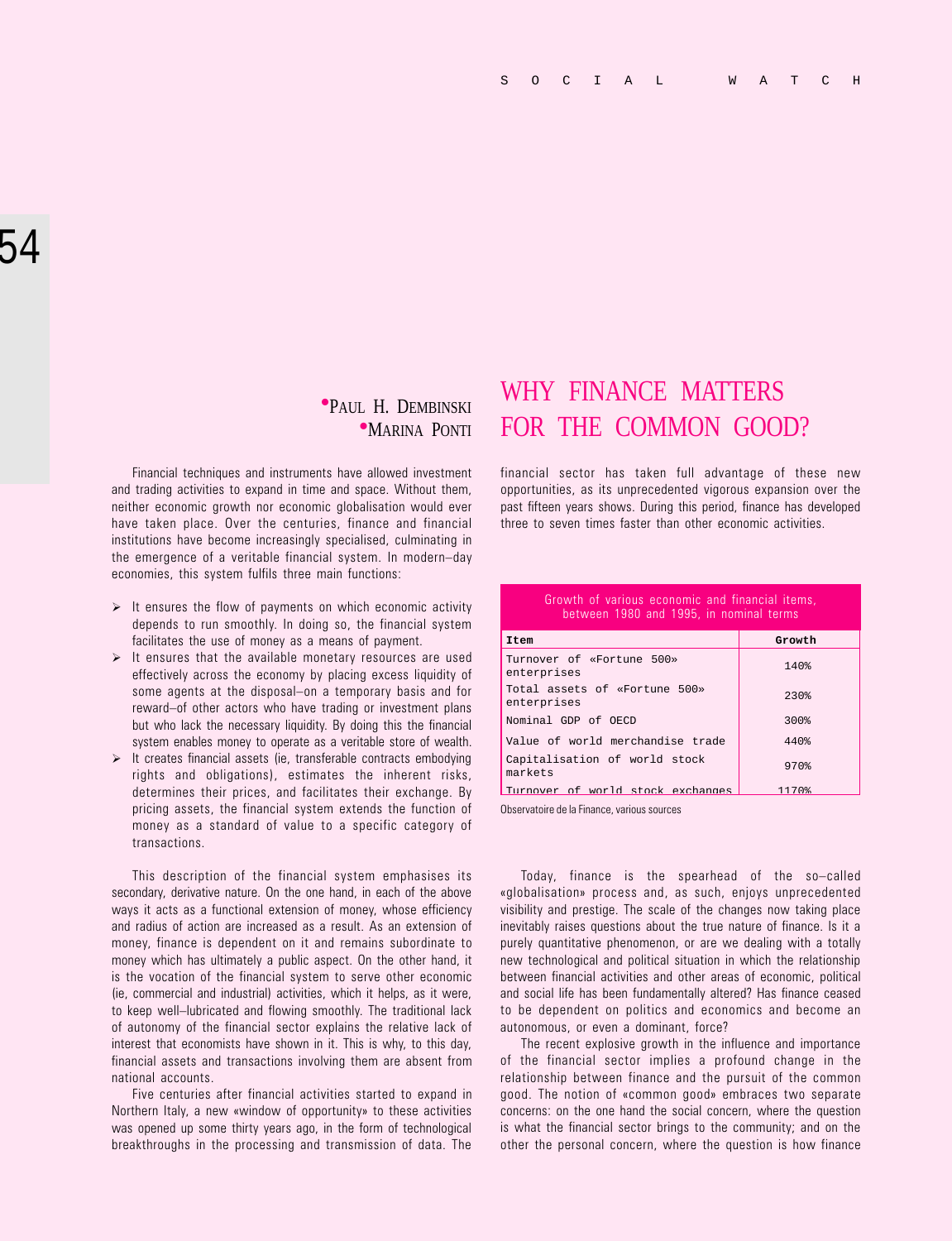contributes to the growth and self-realisation of each and every member of society. Accordingly, the relationship between the financial system in its present state and the common good poses new questions, opens new horizons and calls for new inquiries. At least three avenues of research can provide a basic structure for looking at how finance contributes to the common good.

### DIRECTION ONE: THE RELATIONSHIP BETWEEN POLITICS AND FINANCE

On August 15th 1971, President Nixon took the US dollar off the gold standard, thereby exposing public policy-through the dollar-to market forces. This decision (which, it need hardly be added, was merely a stage in a much longer process) marked a profound change in the relationship between finance and politics.

Finance rushed in to fill the hole that Nixon's decision had made in the Bretton Woods system. It was aided by a number of factors, including technological progress in data transmission and processing and increasing international harmonisation of laws and regulations. Taking the dollar off the gold standard was the springboard for the large-scale development of national, and above all international, financial activities. Like it or not, the discord or weakness of the governments of the day set in motion the collapse of central bank control over the creation of money and the value of national currencies. Today this process is culminating in what may be termed the «privatisation of money».

The changing relationship between finance and money is about to result in the amalgamation of two fields which were once legally and institutionally subordinate to one another. While this amalgamation of money and finance implies a certain degree of «privatisation» of money, finance in turn now has more immediate implications for the common good-a dimension that traditionally applied only to money. This new state of affairs requires redefining the powers and means of action that are available to national, international and supranational public bodies, particularly as regards the supervision and regulation of financial activities.

Exposing national currencies to market forces means submitting public policy to external assessment. There is nothing wrong with such assessment in itself; indeed, it may help to prevent governments from pursuing aberrant policies. It does raise two questions, however. Should policy makers accept the subordinate position to which they have been relegated by the markets? And are financial markets the most appropriate authority to assess public policy? In this connection, one cannot help noting the asymmetry between those who use a national currency on a daily basis as their unique means of payment and those who use it as an asset among others only to maintain or increase their wealth. There is a growing ambiguity about the roles of finance, which is globalised and in private hands, and money, a local means of payment and a symbol of sovereignty, which-in theory at least-is there to serve the overall national interest.

#### DIRECTION TWO: THE ECONOMIST PARADIGM

Until recently, any attempt to investigate financial issues was tantamount to trespassing on private property. First there were the financial professionals, who were keen to maintain something of a smokescreen around their field of activity. Next came a small circle of academics, who allowed the emergence of a paradigm which has since come to prevail among university economists. Known in short as the Modigliani-Miller-Arrow-Debreu paradigm, it continues to dominate supposedly scientific journals and to determine appointments to teaching positions. The list of «guardians of the temple» is a long and impressive one, from the prestigious cohort of Nobel prizewinners to researchers who are all too often constricted by their own methodology. Despite undeniable theoretical breakthroughs, this concentration of effort by sophisticated academics and professionals has imperceptibly resulted in finance becoming divorced from its economic context, both as a subject for study and as an activity.

This leaves economic science poorly equipped to weigh and analyse the many complex links between the financial sector and the rest of the economy. Consequently, it is not in a position to answer one of the key questions facing today's world. In order to stand up to this challenge, economic science will need to develop a new paradigm for research and analysis. Even though there seems little chance that such a new paradigm will emerge from within the discipline, nevertheless problems cannot be solved by looking the other way.

This is a time of change, and yesterday's cast-iron certainties are giving way under the pressure of indisputable fact. Finance can no longer be treated as a separate activity cut off from other dimensions of social and economic life. Although the financial sector still finds it hard to accept fundamental challenges to its traditional way of thinking, cracks are now starting to appear in the ivory tower. The very growth of the financial sector is forcing those outside it to look more closely at the nature of that growth and the issues that it raises-whether or not the guardians of the temple of mainstream economic thinking like it.

#### DIRECTION THREE: THE FINANCING OF OTHER ECONOMIC ACTIVITIES

Like other components of the financial system, stock exchanges have been expanding almost continuously for the last 20 years. Yet most of this growth (including that of so-called «emerging» markets), in terms of either capitalisation and volume of transactions, cannot be satisfactorily accounted for by «fundamental» economic data. In fact, the number of listed companies, their contribution to GNP and their industrial profitability have essentially remained unchanged.

The influx of liquidity into stock exchanges-including emerging stock markets-can be explained firstly by the spread of modern savings instruments such as investment funds, and secondly by the banks' abandonment of their traditional role as lenders. This